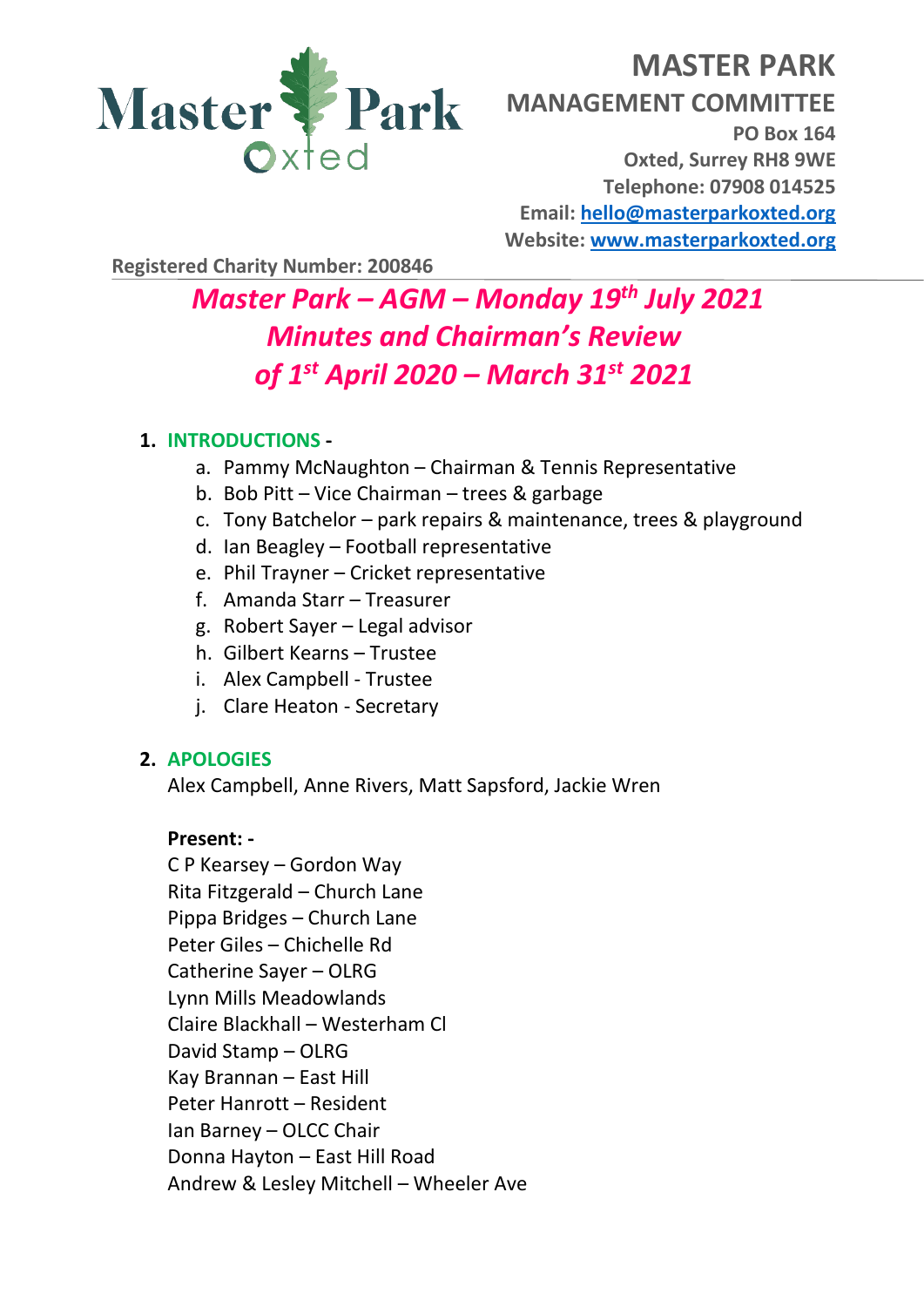#### **3. MINUTES from PREVIOUS AGM – JULY 17th 2019**

Pippa Bridges proposed the minutes and Rita Fitzgerald seconded. The minutes were passed unanimously.

### **4. MATTERS ARISING from the 2019 MINUTES**

- a. Matters arising will be addressed in the Chairman's Report
- b. 2019's minutes were available on the Master Park website

# **5. CHAIRMAN'S REPORT**

It has been a strange time since our last AGM in 2019 with lockdowns and loss of revenue and all culminating in people realising just how VITAL parks are to communities.

I am proud to be the chairman of this hard-working and passionate committee who strive to deliver a park that welcomes everyone within the local community and surrounding areas. Unfortunately, it is still the case that many local residents do not realise that Master Park is a **CHARITY** and is **NOT OWNED** by the Council but I think we are slowly changing this perception.

# **Things we have done**

- 1. We now constantly create posts on Instagram & Facebook to keep the public up-to-date with what is going on in the park.
- 2. Our noticeboards are always up-to-date with information for park users
- 3. Our website has been re-created by Footprint (the local media & digital company who have kindly volunteered their services to help the Park) and is constantly updated with information for the community

# **Things still to do**

# *Sustaining the Park*

- 1. As always, we struggle to raise funds to keep the Park looking good and that is in a normal year. Because of all the lockdowns last year, we lost all our events and bookings (as did everyone else) which translated into a loss of around £21,000 … thank goodness the council helped out local charities & clubs with a £10,000 grant.
- 2. Normally our main revenue streams are from the sports clubs, events, donations, Friends of the Park and the invaluable help from Tandridge District Council who cut our grass & the Oxted Parish Council's grant aid which helps with our maintenance costs such as litter picking
- 3. A huge blow this year is the loss of the Beer Festival at the last minute, not only to Park finances but also the Pavilion Project as we would have received a donation of tens of thousands towards the fundraising … so this means tightening our belt even more to get through this year.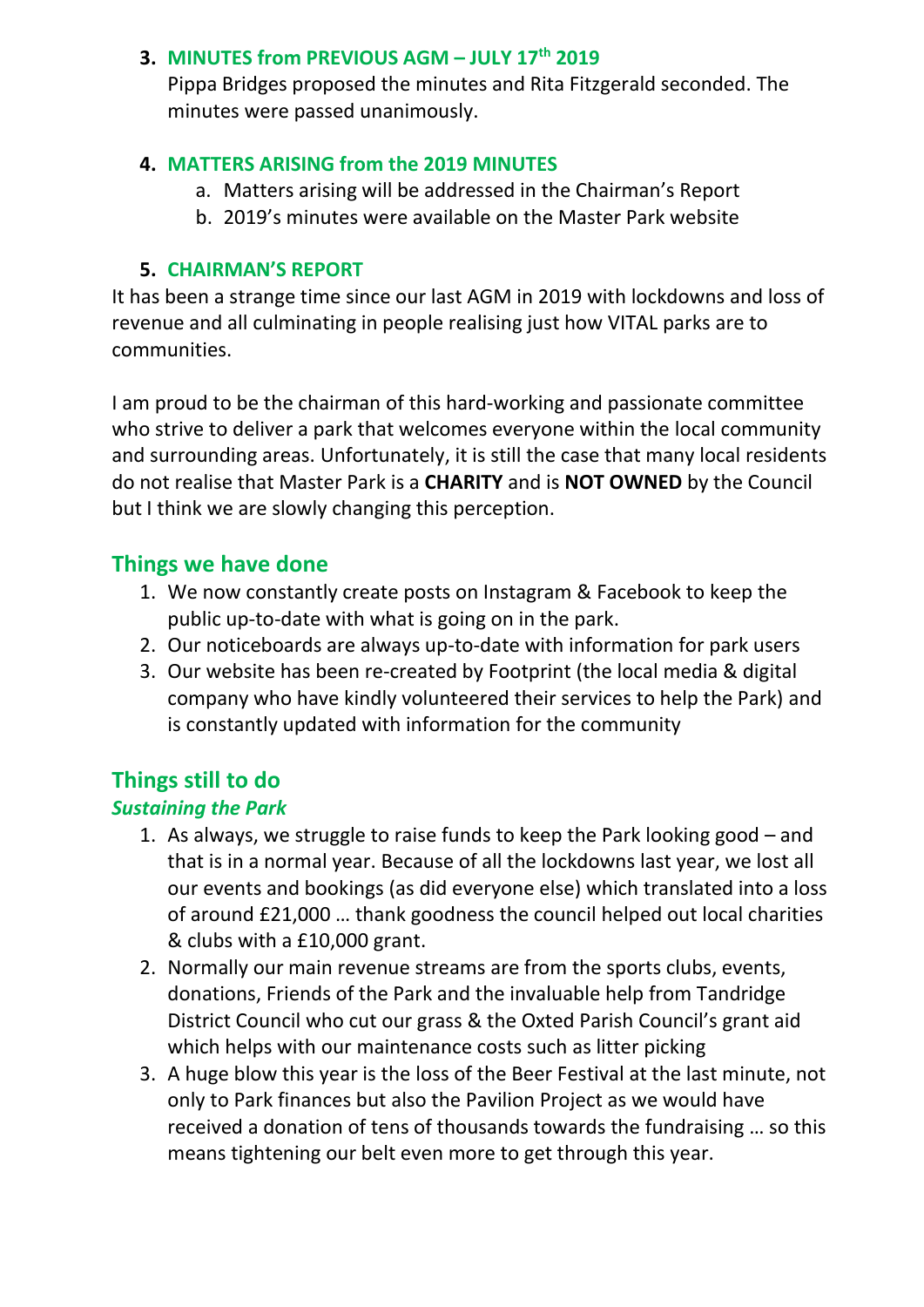**We have managed to generate some income by having a variety of classes that could no longer operate indoors so chose to teach their classes on the Park and these range from weekly Classes at the Park include –**

- Outdoor Pilates, Fitness Class, Boot Camp, Whoop Classes, Little Kickers,
- Junior Football, Zumba Classes, Buggy Fit for mothers & babies,
- Rugby Tots, Hot Food Van on Thurs & Friday nights

# **Other Park Issues**

**Trees –** there was a scare when there was a fire engine on the Park at 6am. I am convinced that this was not malicious …. as it turns out it was some very young kids letting off smoke bombs who would not have realised that the smouldering of leaves all night would have created a fire inside the tree. Local schools gave a talk to their pupils about respecting the park.

**Garbage –** the park never looked better than through lockdown, the weather was glorious, the skies were blue, there were no people around to drop litter! It was fantastic seeing people using the Park for their daily 30-minute exercise although when the first lockdown ended the Park was flooded with people (which was fab to see) but we had an awful litter situation (as did the whole of the UK). This made the pages of the Surrey Mirror and our Facebook. Luckily it was just a few weekends on which this happened and we were quick to address the situation by increasing the hours of our groundsman as well as paying for extra waste removal pick-ups.

We are also lucky enough to have some Duke of Edinburgh students volunteer to pick litter for us each week, three on a Monday and two on a Saturday which means that our busy times have been well covered. We have also had the Oxted Beavers and Oxted Explorers litter-pick and stain benches for us, again, we are very grateful. I love that it proves how great the youth of today are and only a minority give teenagers a bad name.

### **Gates**

it's important that we have a secure Park which is why we lock the gates each evening. It is particularly important to stop unwanted people setting up camps or homes on the Park. Luckily, we have a squad of resident & trustee volunteers who lock the gates every night and to whom we are very grateful.

### **Drug Bench**

After witnessing and receiving complaints from park users about the bench at the far end on the path towards the church being used to sell and take drugs, we decided to remove this. Thanks to Phil Dunckley & local residents from Wheeler Ave for reseeding it.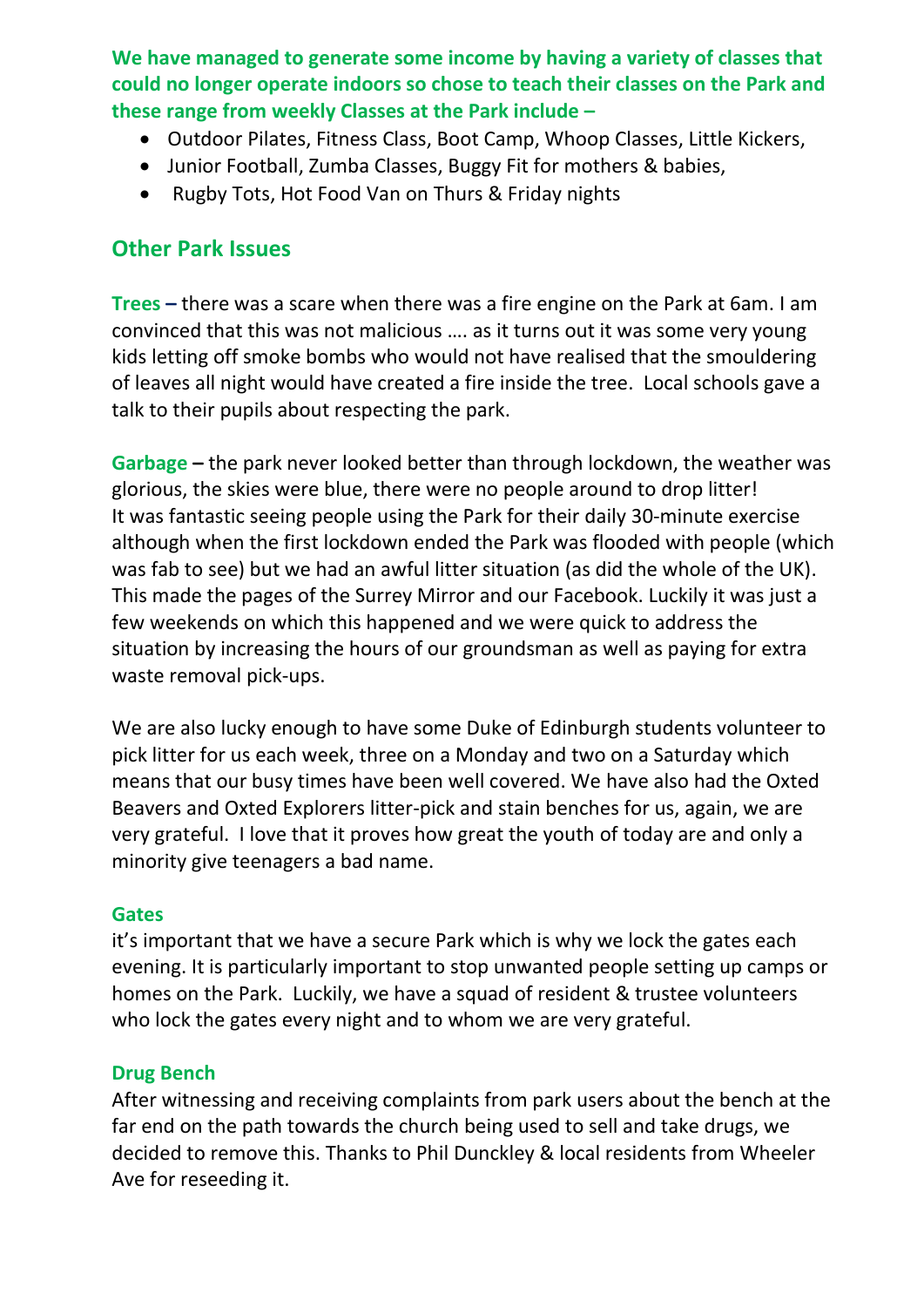**Playground -** A recent survey of the playground equipment by specialist contractors Fenland Leisure has been carried out and this will be done quarterly to flag up any issues that need to be addressed.

We had a spate of late-night partying by youths in the playground with bottles being smashed. We immediately shut down the areas with broken glass but have decided to invest in a grass-type hoover to pick up the smaller shards as we do not want to hear of a child or dog getting cut

#### **Security**

Our CCTV system from the Pavilion was used by police to create a timeline & movement of the youths who stabbed a man on New Year's Eve. We have since added more CCTV around the playground. We have also met with Surrey police regarding bringing in a couple more cameras at key areas (these may well be funded by the police), and I would like to extend a huge thanks to Councillor Catherine Sayer and colleague Amanda Bird from the council who have spearheaded this enormous project for the town as a whole

### **6. TREASURER'S REPORT – Amanda Starr**

Full accounts to 31<sup>st</sup> March 2021 were filed with the Charity Commission today, 19<sup>th</sup> July 2021. They have been independently examined and signed off by Roger Thomas, independent auditor.

### Highlights (figures rounded to the nearest £100)

Total income £40,200 (2020 - £45,800)

- Lettings £3,900 (2020 £16,800)
- Sports Club Reimbursements £7,800
- Donations and parish council £18,400

#### Total expenses - £29,200 (2020 - £49,200)

Main expenses

- Trees £8,600 (including several visits for leaf clearing, strimming and hedge cutting along with tree work along the north boundary). (2020 - £270)
- Playground expenditure £1,700 (2020 £5,200)
- Waste disposal (Grundons) £2,800 (2020 £9,300 Biffa)
- Pavilion repairs and renewals £1,200 (2020 £1,600)
- Ground maintenance £5,000 (2020 £17,000)

Overall gains £11,000 (2020 – loss £2,800)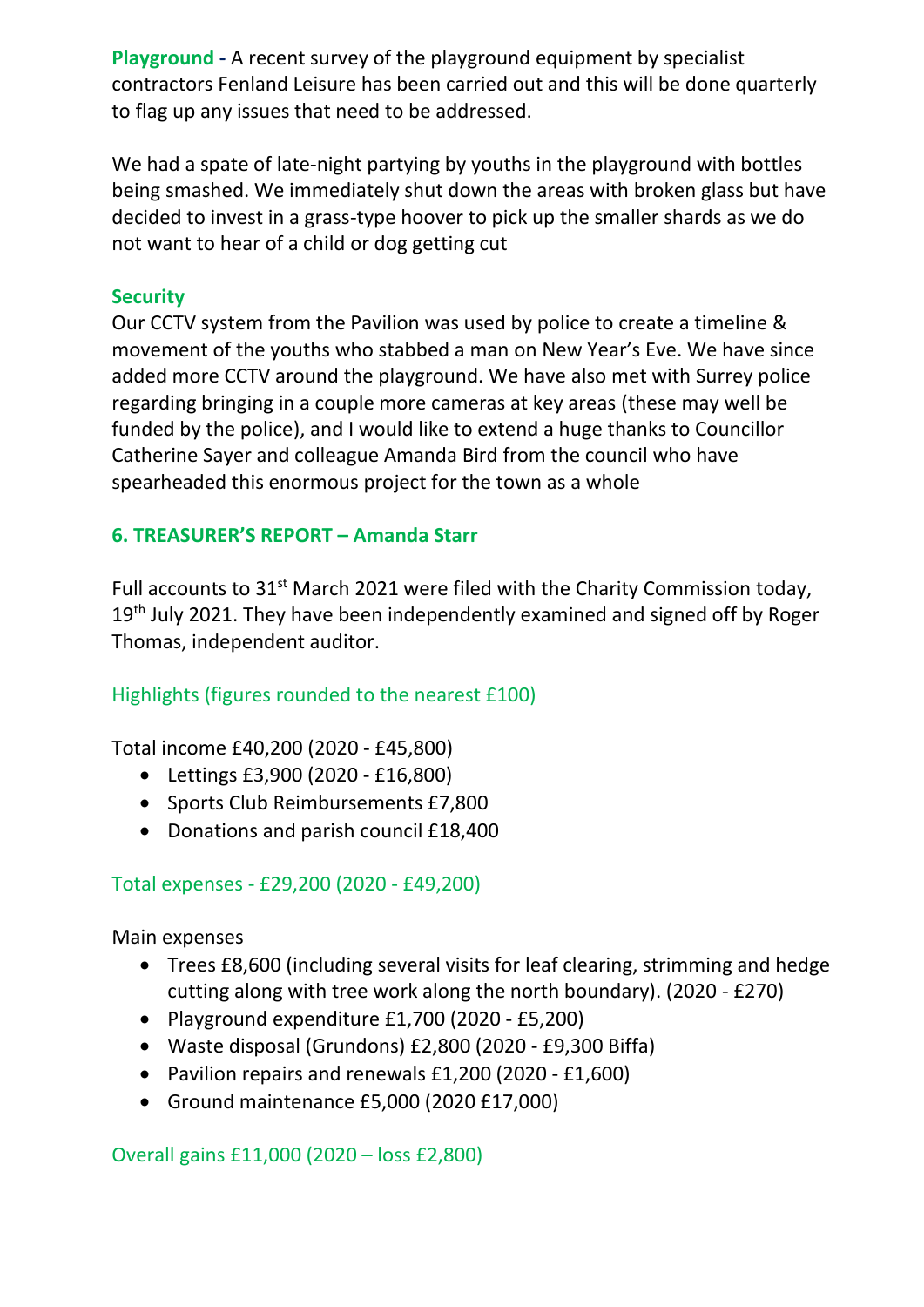#### Assets

- Net assets £53,600
- Bank balance £46,800

### **Overall**

- We remain in a healthy position as there were fewer outgoings in the last financial year because of the pandemic. However, we were lucky to secure a grant from Tandridge for the sum of £10,000 which helped soften the loss of income from our cancelled events.
- We have saved the sum of £6,500 thanks to our chairperson changing our refuse service from Biffa to Grundons.
- We remain reliant on the Oxted Parish Council annual grant of £4,000 and the TDC grass cutting services.
- Due to the Beer Festival having to cancel for this new financial year we will be very reliant on other events and bookings. During the pandemic we secured several outdoor lettings so our income was healthy in spite of Covid 19. Our lettings income other than the football, cricket and tennis clubs was £16,800 for the year ending 2020 and for the year ending 2021 our lettings income was £3,885 including the circus.
- The playground is ageing and in constant need of money. We have also shopped round for other playground servicing companies and secured a new company for this financial year.
- Due to the new pavilion plans, less money is being spent on repairs and replacements to the current pavilion. However, the yearly sum spent on the pavilion remains fairly constant at £656 compared to £718 for the year ending 2020.
- Public donations are very much appreciated but it continues to be disappointing that so few Oxted residents contribute. There are over 10,000 residents in Oxted but we have only 103 regular (Gift Aided) donors and 103 in total.

Andrew Mitchell asked whether the amount spent on ground maintenance would rise back to its pre-pandemic levels – it is likely in due course.

Pippa Bridges mentioned that the fundraising for the new pavilion would compete with the Barn Theatre Development (although this is for 2026). The Chair mentioned that the pavilion committee were fortunate to have so many volunteers with fundraising experience helping out.

The audited accounts will be posted on the website for anyone to view

7. **APPROVAL of ACCOUNTS –** The Chair asked for approval of accounts Proposer: Rita Fitzgerald Seconder: Peter Giles. The motion was passed unanimously.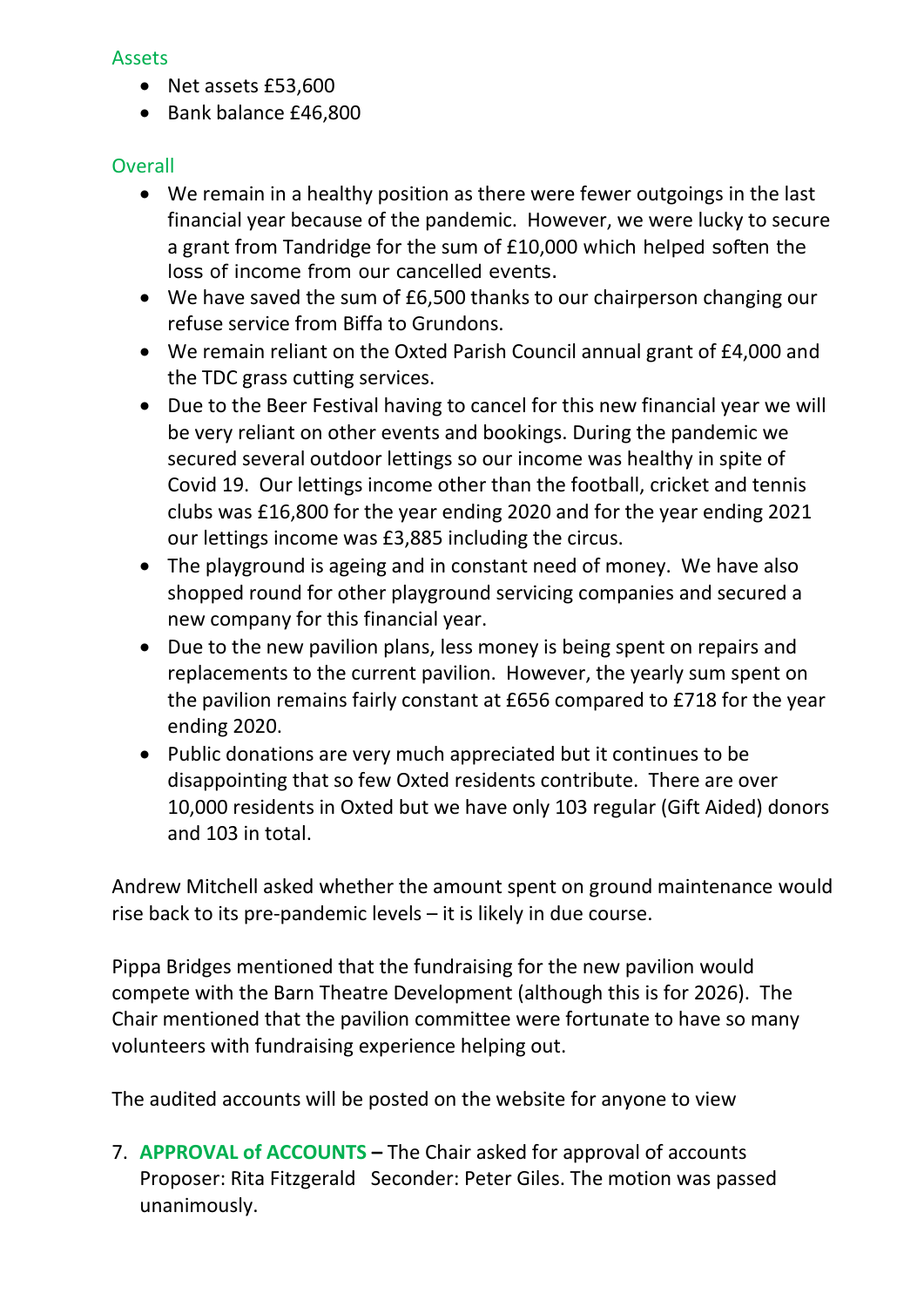#### **8. APPOINTMENT of INDEPENDENT EXAMINER**

Roger Thomas has agreed to do this next year for us. Proposer: Terry Dillon Seconder: Peter Hanrott. The vote from the floor was carried unanimously.

#### **9. NEW PAVILION**

- a. As many of you know, the new pavilion project has had some ups and downs but the Trustees and sports clubs are all in agreement with the plans to build a facility that meets the demands of both the community & the sports clubs and an outline of its operation. The building will be multi-use and will have rooms for meetings and gatherings as well as for classes & clubs such as yoga, pilates, bridge etc … whilst also meeting the high requirements now needed for the Football & Cricket Clubs.
- b. Fundraising Our current phase is more daunting …we had planned to launch our fundraising initiative last September but obviously this was not possible. We then planned to launch at this year's Beer Festival, again a bust. So, we are now going to start fundraising immediately by speaking to individuals, the community and businesses. If you have a business or group of people who would like to nominate us as their nominated charity, please talk to Pammy afterwards.
- c. We are eternally grateful for the confidence that both Oxted Parish Council and Tandridge District Council have shown in us. Not only did they "kick-off" with incredibly generous CIL grants but their support makes us highly credible when talking with other granting bodies.
- d. We have also applied for a grant from Your Fund from Surrey County Council - they are in the process of reviewing our bid and they have been in touch to say they hope to give us a decision in the next few weeks. We are very hopeful for a good outcome as this will be vital towards our target.
- e. We have multiple working sub-groups with highly professional people volunteering their time (I am not sure they realised just how much time this would be so again, HUGE thanks to them all and the skills they bring to this project).
- f. These sub-groups include planning, design, environmental, sustainability, security, costings, fundraising, tendering, construction, and project managing.
- g. Time Frame we are still hoping that the build will start in the autumn of 2022 (although this will depend on the success of our fundraising), with an opening in the summer of 2023 to celebrate the 100<sup>th</sup> anniversary of Master Park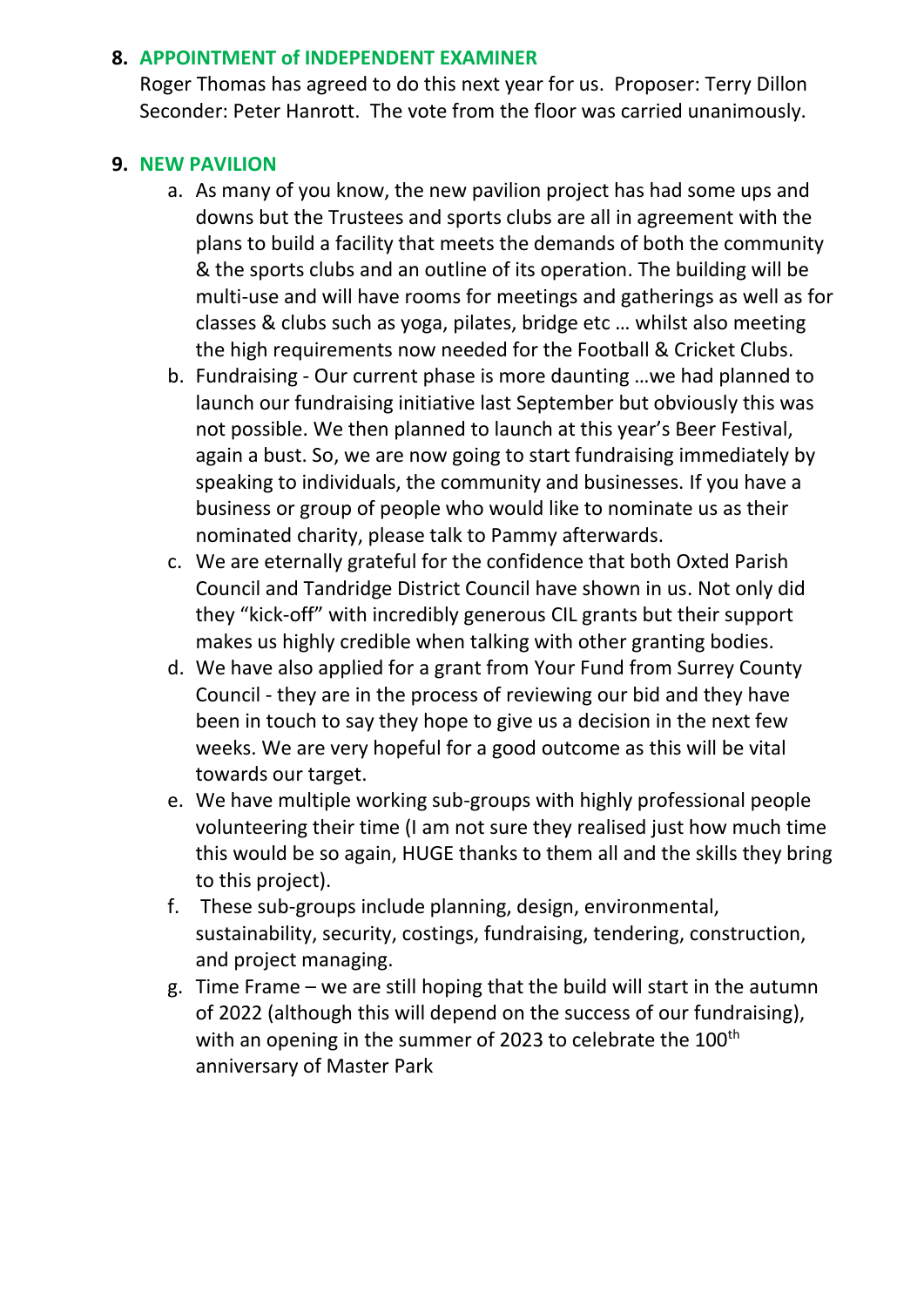- h. To give you a sense of what the new Pavilion will look like, a CGI animation video will be shown.
- i. CP Kearsey asked whether the new building would be manned and was told that it would be.
- j. Pippa Bridges asked whether the video would be the park's marketing tool. Yes it will (with a professional voiceover). Crimestoppers will have a van in the park on 21.07.21 and the video will be shown on their media van.
- k. David Stamp asked about the size of the new pavilion. It is pretty close to the current footprint and will be approx 1 metre higher than the present building and only 3 metres extra to the front, although the actual usable floor space will be doubled.
- l. Pippa Bridges also asked whether a professional fundraiser would be employed. The Chair said that they have chosen not to pay for this as there are professional fundraisers in the sub-group who give their time for free.
- m. The Chair said she would love to hear any ideas for fundraising and if anyone has large amounts of money that they would like to donate and be part of the legacy being created, to please get in contact with her.

#### **10. ELEC TION of TRUSTEES**

The current elected trustees have been duly nominated: -

Tony Batchelor, Bob Pitt, Gilbert Kearns, Alex Campbell.

If there is no objection to these being re-appointed would someone please propose: Donna Hayton proposed and the seconder was: Ian Barney. The vote carried from the floor was unanimous.

#### **11. Any Other Business**

- **a.** The issue of parking at the boot fair was raised the Chair said she would mention it to Titsey Rotary club.
- **b.** The Christmas lights near the Memorial only lasted three years. They are quite expensive and the Chair will try and find a sponsor for some new ones.
- **c.** The circus was deemed to have been a success as was the fun fair and it was good to see the park being used again.
- **d.** If there are problems, these should be reported to the police because the more incidents reported, the more notice the police will take. There have been some issues, like mopeds being used. There is now CCTV near to the tennis club which is helping anti-social behaviour
- e. Thanks were expressed to Catherine Sayer and the Borough Commander who are identifying sites in Oxted for the CCTV.